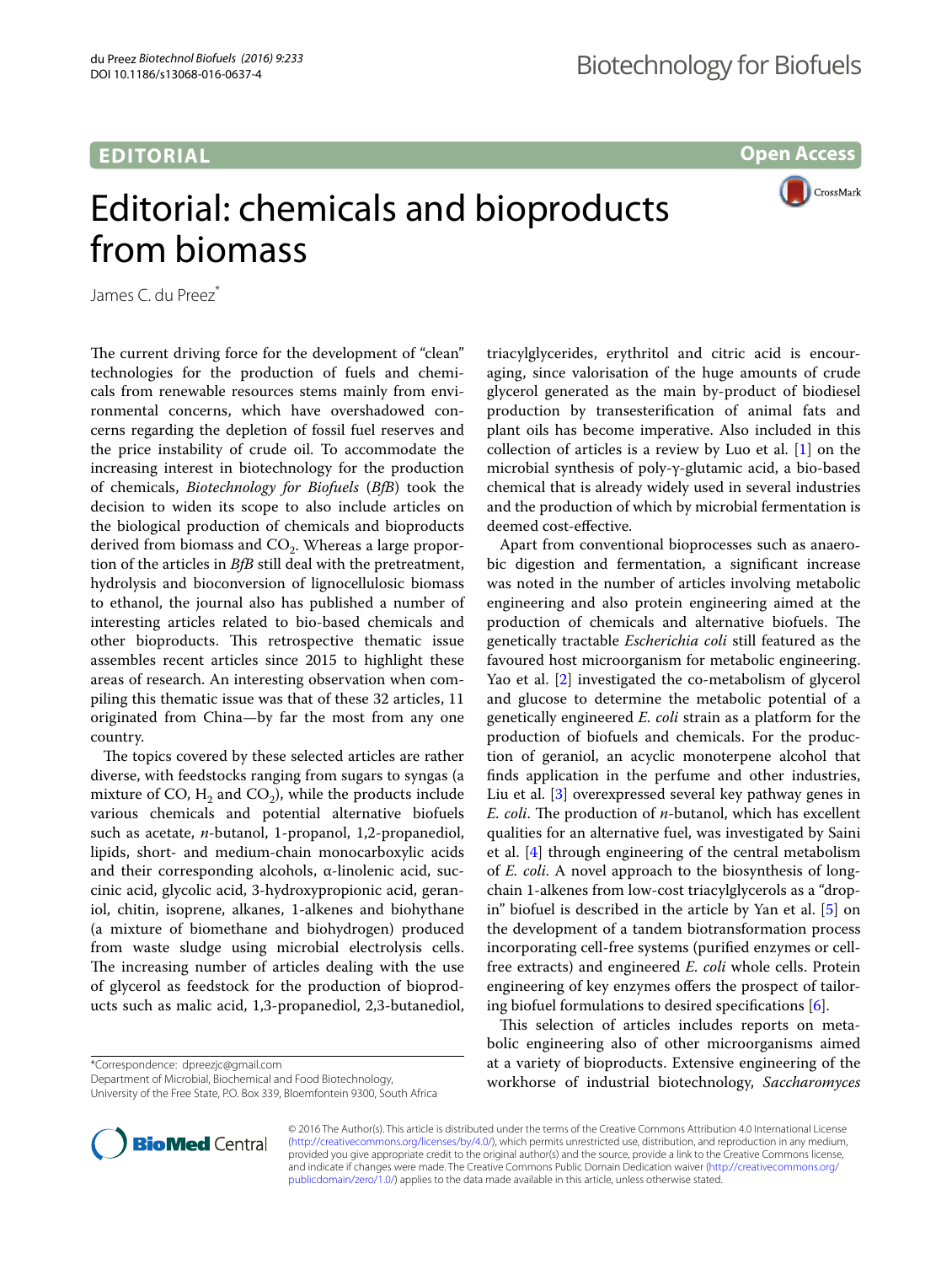*cerevisiae*, enabled this yeast to produce fatty acid shortand branched-chain alkyl esters, including ethyl, isobutyl, isoamyl and amyl esters from endogenously synthesised fatty acids and alcohols at a high titre [[7\]](#page-2-1). For the efficient biological production of chemicals and biofuels, the toxicity of the product towards the host cells can hamper efficient production. This aspect was addressed by Ling et al. [[8\]](#page-2-2), who improved the tolerance of *S. cerevisiae* to alkanes by engineering transcription factors. Also featured in this thematic issue is an article on the metabolic engineering of a non-conventional yeast, *Yarrowia lipolytica*, for enhanced glycerol assimilation and the production of erythritol and citric acid [\[9](#page-2-3)]. By targeting endogenous enzymes in *Corynebacterium glutamicum*, Siebert and Wendisch [\[10\]](#page-2-4) improved the production of 1,2-propanediol, a versatile bulk chemical. They also succeeded in engineering this bacterium to produce 1-propanol, albeit at a low yield. Other examples of metabolic engineering for the bioproduction of chemicals are mentioned below.

The production of certain chemicals via a biotechnological route has considerable potential. A case in point is 2,3-butanediol, which as a commodity chemical has numerous industrial applications. Cho et al. [[11\]](#page-2-5) used glycerol as sole carbon source for 2,3-butanediol production by an engineered strain of *Klebsiella oxytoca*, reaching a high concentration of 131.5  $g L^{-1}$  with little by-product formation, while Yang et al. [[12\]](#page-2-6) engineered *Zymomonas mobilis* for the efficient utilisation of biomass-derived mixed C5/C6 sugar streams. Optically pure 2,3-butanediol, on the other hand, is an excellent precursor for the asymmetric synthesis of high-value chiral chemicals, but the chemical processes for its production are expensive and yield a product of a low optical purity. However, the biotechnological route now seems an attractive alternative for obtaining pure isomers. Chu et al. [\[13](#page-2-7)] designed a metabolic pathway in *E. coli* for the direct production of (2*S*,3*S*)-2,3-butanediol from glucose, and Qiu et al. [[14\]](#page-2-8) described the production of the *meso*-2,3-butanediol isomer at a high titre with a purity greater than 99 % using a metabolically engineered strain of *Bacillus licheniformis*.

The economic viability of bioprocesses using renewable feedstocks, especially lignocellulosic biomass, often is a challenge. Recognising that an integrated biorefinery approach, where value-added chemicals are produced in conjunction with biofuels, offers an economic advantage, Bradfield et al. [[15\]](#page-2-9) investigated the continuous production of succinic acid from the xylose-enriched fraction of a corn stover hydrolysate stream using immobilised *Actinobacillus succinogenes* cells. Also using xylose-rich hemicellulosic hydrolysate as feedstock, Alkim et al. [[16](#page-2-10)] achieved a high yield of glycolic acid through pathway

engineering of *E. coli*. Both succinic and glycolic acids have numerous industrial applications. Gao et al. [[17](#page-2-11)] proposed a strategy for the integration of biodiesel and succinic acid production using an engineered strain of *Y. lipolytica*. The biorefinery approach has also been applied to fully utilise animal wastes for the production of methane with chitin as by-product [\[18](#page-2-12)].

Microalgae, which by definition include small eukaryotic algae and prokaryotic cyanobacteria, have the advantage of being able to use solar energy and  $CO<sub>2</sub>$  as carbon source. Although their use for the production of fuels and high-value chemicals has potential, commercial implementation suffers from the constraints of yield, productivity and cost. Flassig et al. [\[19](#page-2-13)] used modelling based on dynamic flux balance analysis to significantly improve β-carotene accumulation in *Dunaliella salina*. In a novel approach to enhance lipid production, Miranda et al. [[20](#page-2-14)] used strains of a genetically modified cyanobacterium, *Synechocystis*, in a synergistic co-culture with a filamentous fungus. Following the integrated biorefinery concept to improve the economics of microalgal biodiesel production, Parsaeimehr et al. [\[21\]](#page-2-15) investigated the coaccumulation of lipids and α-linolenic acid by *Chlorella sorokiniana*.

This compilation of articles is a mere sample of the dramatic developments over the past few years in the production of bio-based chemicals. The recent and anticipated future advances in genomics technologies, bioinformatics, systems biology and synthetic biology promise to revolutionise industrial biotechnology, leading to economically efficient carbon-neutral bio-industries producing a wide range of bulk and high-value chemicals.

Received: 6 October 2016 Accepted: 7 October 2016 Published online: 31 October 2016

## **References**

- <span id="page-1-0"></span>Luo Z, Guo Y, Liu J, Qiu H, Zhao M, Zou W, Li S. Microbial synthesis of polyγ-glutamic acid: current progress, challenges, and future perspectives. Biotechnol Biofuels. 2016;9:134. doi:[10.1186/s13068-016-0537-7.](http://dx.doi.org/10.1186/s13068-016-0537-7)
- <span id="page-1-1"></span>2. Yao R, Xiong D, Hu H, Wakayama M, Yu W, Zhang X, Shimizu K. Elucidation of the co-metabolism of glycerol and glucose in *Escherichia coli* by genetic engineering, transcription profiling, and <sup>13</sup>C metabolic flux analysis. Biotechnol Biofuels. 2016;9:175. doi[:10.1186/s13068-016-0591-1](http://dx.doi.org/10.1186/s13068-016-0591-1).
- <span id="page-1-2"></span>3. Liu W, Xu X, Zhang R, Cheng T, Cao Y, Li X, Guo J, Liu H, Xian M. Engineering *Escherichia coli* for high-yield geraniol production with biotransformation of geranyl acetate to geraniol under fed-batch culture. Biotechnol Biofuels. 2016;9:58. doi[:10.1186/s13068-016-0466-5](http://dx.doi.org/10.1186/s13068-016-0466-5).
- <span id="page-1-3"></span>4. Saini M, Li S-Y, Wang ZW, Chiang C-J, Chao Y-P. Systematic engineering of the central metabolism in *Escherichia coli* for effective production of *n*-butanol. Biotechnol Biofuels. 2016;9:69. doi[:10.1186/s13068-016-0467-4](http://dx.doi.org/10.1186/s13068-016-0467-4).
- <span id="page-1-4"></span>5. Yan J, Liu Y, Wang C, Han B, Li S. Assembly of lipase and P450 fatty acid decarboxylase to constitute a novel biosynthetic pathway for production of 1-alkenes from renewable triacylglycerols and oils. Biotechnol Biofuels. 2015;8:34. doi:[10.1186/s13068-015-0219-x](http://dx.doi.org/10.1186/s13068-015-0219-x).